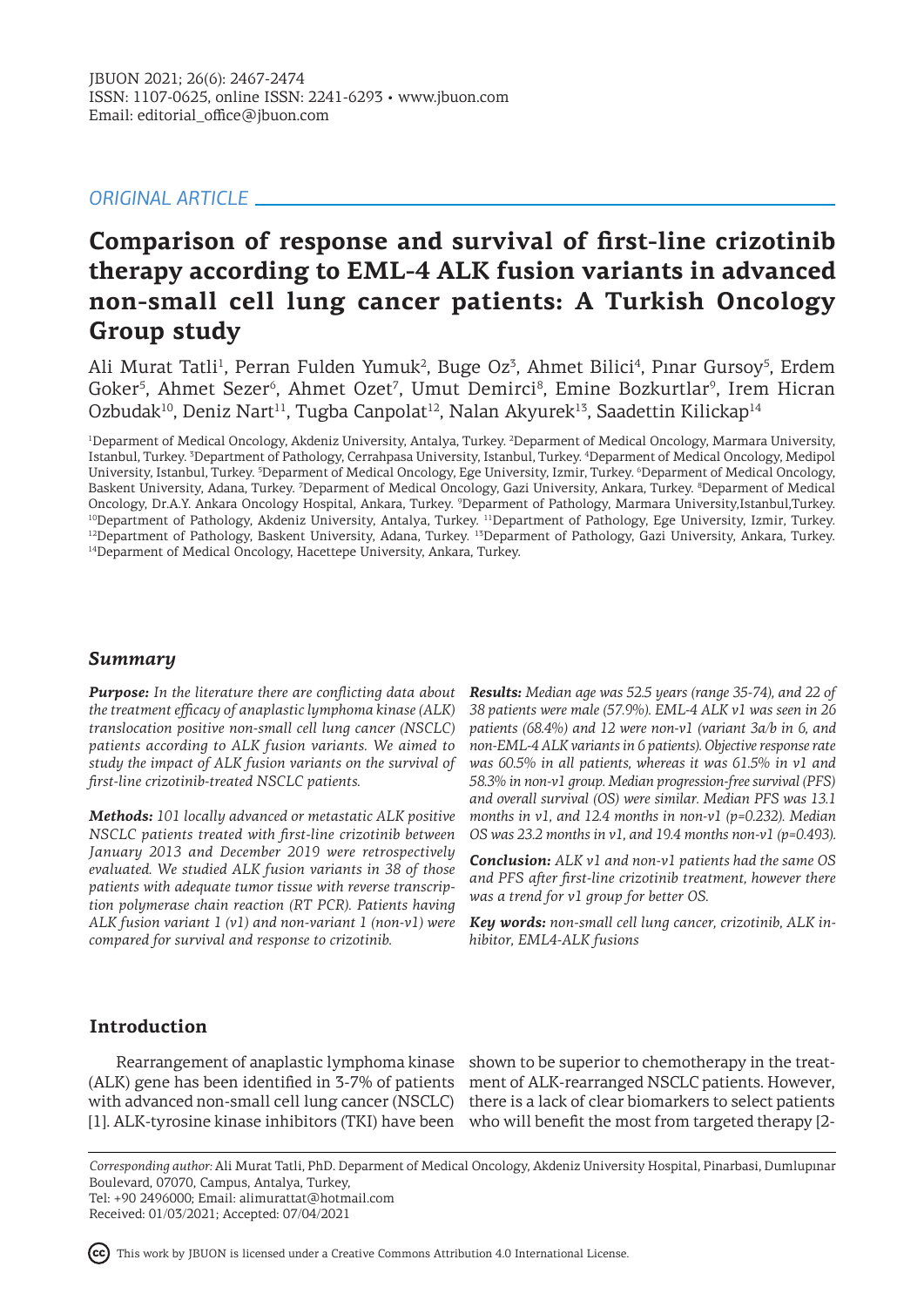7]. Crizotinib is the first generation ALK-TKI and is the first approved agent for first-line therapy with superior progression-free survival times (PFS) and overall response rates (ORR) compared to chemotherapy [3]. ALK fusion variants are the most important genetic factors proposed to be predictive for treatment efficacy. To date, many EML4-ALK and non-EML4 fusion variants have been reported, most common being variant 1 (v1), variant 2 (v2), and variant 3a/3b (v3a/3b) [8-10]. Although many studies have reported response and survival data according to ALK fusion variants, data appears to be contradictory. Therefore, there are still no clear data showing efficacy of crizotinib treatment with respect to ALK fusion variants. In addition, although there are conflicting data relative to PFS, there are no clear OS data. In this study we aimed to compare the response and survival outcomes according to ALK fusion variants in advanced NSCLC patients on first-line crizotinib treatment.

# **Methods**

### *Study design*

Data of 101 metastatic lung adenocarcinoma patients who received first-line crizotinib therapy in 8 major medical oncology centers between January 2013

and December 2019 were retrospectively reviewed. Inclusion criteria were: Patients with NSCLC (adenocarcinoma and adenosquamous type histopathology) having ALK rearrangement by FISH method and who were treated with crizotinib (250 mg orally twice daily) until disease progression. Patients with no archived tumor tissue and whose follow-up information could not be obtained from their medical records were excluded from the study. Only 38 of 101 patients had adequate tumor tissue (Figure 1). Data on demographics and clinical outcome were retrospectively collected. Patients were grouped according to ALK variants as v1 and non-v1 to evaluate survival and response. The study was supported by the Turkish Oncology Group Association.

#### *Identification of ALK fusion variant*

All samples were collected from centers and studied at the same institute to design in house by an experienced pathologist. Formalin-fixed, paraffin-embedded (FFPE) tissues were analyzed by reverse transcriptase-quantitative PCR (RT-qPCR). RNA was extracted (Qiagen RNeasy FFPE Kit) from the same FFPE tissues. Primers used in RT-PCR covered the most frequent ALK translocations (v1 (e13;a20), v2 (e20;a20), v3a (e6;a20), v3b (e6;insa20), v4 (e14;(-49)(a20), v5a (e2;a20), v5b (e2;(+117)a20), v6 (e13; (+69)a20 ), v7 (e14; (-13)a20). One-step RT-qPCR assay uses a proprietary enzyme/buffer mix which enables first-strand cDNA synthesis (reverse transcription) and amplification of endogenous control and fusion genes/ mutations in a single step (Primers were used from



Figure 1. The CONSORT flow chart.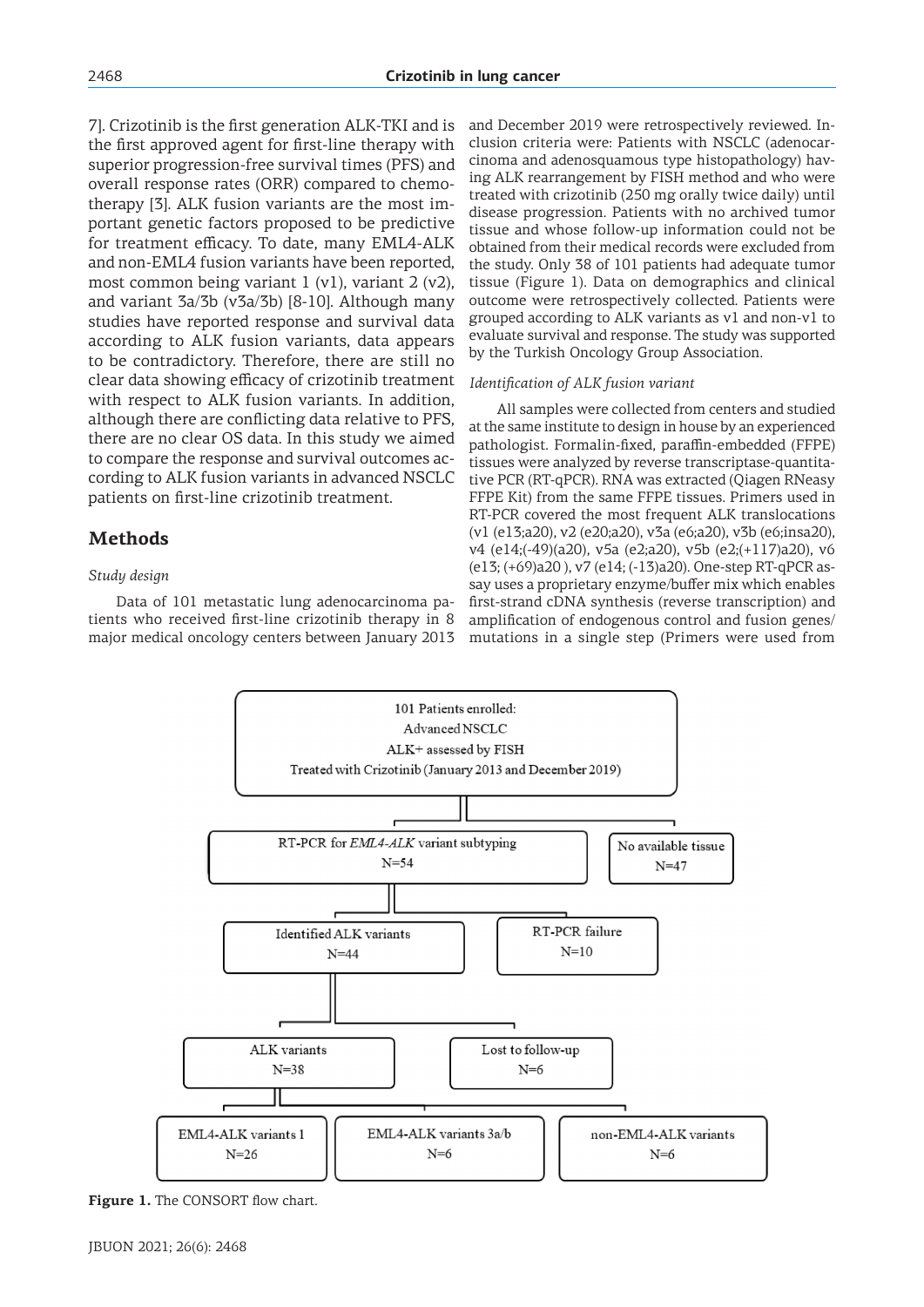Thermo Fisher). The assay works by amplifying fusion gene and mutant-specific sequences in samples that contain a mixture of mutant and wild-type RNA, and relies on fluorescent probes for detection. Each reaction contains primer sets and probes for detection of the mutations, as well as an endogenous control gene. The endogenous control primers amplify an unrelated gene that is used to determine the condition of reagents and whether the reaction contains a sufficient amount of amplifiable RNA. The testing procedure involves three simple steps:

1. Isolation of RNA from FFPE tumor biopsies. After isolation, RNA concentration is measured using spectrophotometric or fluorometric analysis (i.e., Nanodrop, UV spectrophotometer, Qubit) and adjusted to 16 ng/μl. RNA concentration below 16 ng/μl might need to go through an RNA concentration step.

This RNA concentration is based on fluorometric analysis of FFPE samples with a Qubit Fluorometer. Using this form of RNA quantification, the assay has been calculated to require approximately 640 ng of RNA i.e. 80 ng of sample per reaction. Because RNA concentrations quantified by spectrophotometric vs. fluorometric analysis will differ, each lab should evaluate the optimal RNA concentration for the assay.

- 2. Amplification of RNA using the provided reagents.
- 3. Data analysis and interpretation using real-time PCR software.

Objective response rates (ORR) and progressive disease (PD) responses of the patients were retrospectively evaluated according to RECIST version 1.1 [11], using the imaging performed during routine follow-up. ORR was calculated as the total percentage of patients with a complete response (CR) or partial response (PR). Patients continued study treatment until they experienced unacceptable toxicity, or until PD was first detected. OS was defined as the time from the start of crizotinib treatment to death of any cause. For OS analysis, patients who did not have events, including those who dropped out or were lost to follow-up, were censored at the time of the last contact. PFS was defined as the time from the start of crizotinib treatment to the date of first documented disease progression or death of any cause. For PFS analysis, patients who did not have events were censored at the time of the last tumor assessment.

#### *Statistics*

Patients' demographics and baseline clinical characteristics were summarized using frequencies and percentages for categorical variables. The difference between v1 and non-v1 mutation was investigated using chi-square, Fisher exact and Student's t-tests, where appropriate. If p value was less than 0.05, the difference between the groups was considered statistically significant.

Median OS and PFS were estimated using the Kaplan–Meier method and the groups were compared by log-rank test. Statistical analyses were performed using SPSS 24 software.

## **Results**

#### *Clinicopathologic characteristics of patients*

Patient demographics and baseline clinical characteristics are summarized in Table 1. Median age was 52.5 years (35-74), and 22 patients (57.9%) of the group were male. Twenty-eight patients (73.7%) had an Eastern Cooperative Oncology Group performance status (ECOG PS) of 0 or 1. Patients had stage IIIB or IV disease at the time of diagnosis, except one who was treated after postoperative relapse. Eighteen patients (47.4 %) were never smokers, 3 (7.9 %) were former, and 17 (44.7 %) were current smokers. Fourteen (36.8%) had brain metastasis at the time of diagnosis. Treatment responses were CR in 7 (18.4%), PR in 16 (42.1%), SD in 2 (5.3%), PD in 13 patients (34.2%). ORR of the entire patient group was 60.5%. ALK v1 was the most common variant seen in 26 patients (68.4%). The remaining 12 patients consisted of v3a/3b in 6 (15.8%), and non-EML ALK fusion variant in 6 (15.8%). Patients treated before 2018 could not use a second ALK TKI treatment. Only 13 patients were given second-line ALK TKI (11 had alectinib and 2 lorlatinib), and 11 had v1 and 2 non-v1.

**Table 1.** Patients, disease and treatment characteristics

| Characteristics                                             | Patients     |
|-------------------------------------------------------------|--------------|
|                                                             | n(%)         |
| Median age, years (range)                                   | 52.5 (34-75) |
| Sex                                                         |              |
| Male                                                        | 22 (57.9)    |
| Female                                                      | 16(42.1)     |
| <b>PS</b>                                                   |              |
| $0 - 1$                                                     | 28 (73.6)    |
| $\overline{2}$                                              | 8(21.1)      |
| 3                                                           | 2(5.3)       |
| Smoking status                                              |              |
| Never smoker                                                | 18 (47.4)    |
| Former smoker                                               | 3(7.9)       |
| Current smoker                                              | 17 (44.7)    |
| Stage                                                       |              |
| Postoperative recurrence                                    | 1(2.6)       |
| <b>IIIB</b>                                                 | 4(10.5)      |
| IV                                                          | 33 (86.9)    |
| Adenocarcinoma histology                                    | 38 (100)     |
| Brain metastasis                                            |              |
| Yes                                                         | 14 (36.8)    |
| No                                                          | 24 (63.2)    |
| First-line crizotinib treatment                             | 38 (100)     |
| Second-line TKI                                             | 13 (34.2)    |
| Second-line chemotherapy                                    | 4(10.5)      |
| DC, PCOC parformango status, TVI, turqqina kinogo inbibitar |              |

PS: ECOG performance status, TKI: tyrosine kinase inhibitor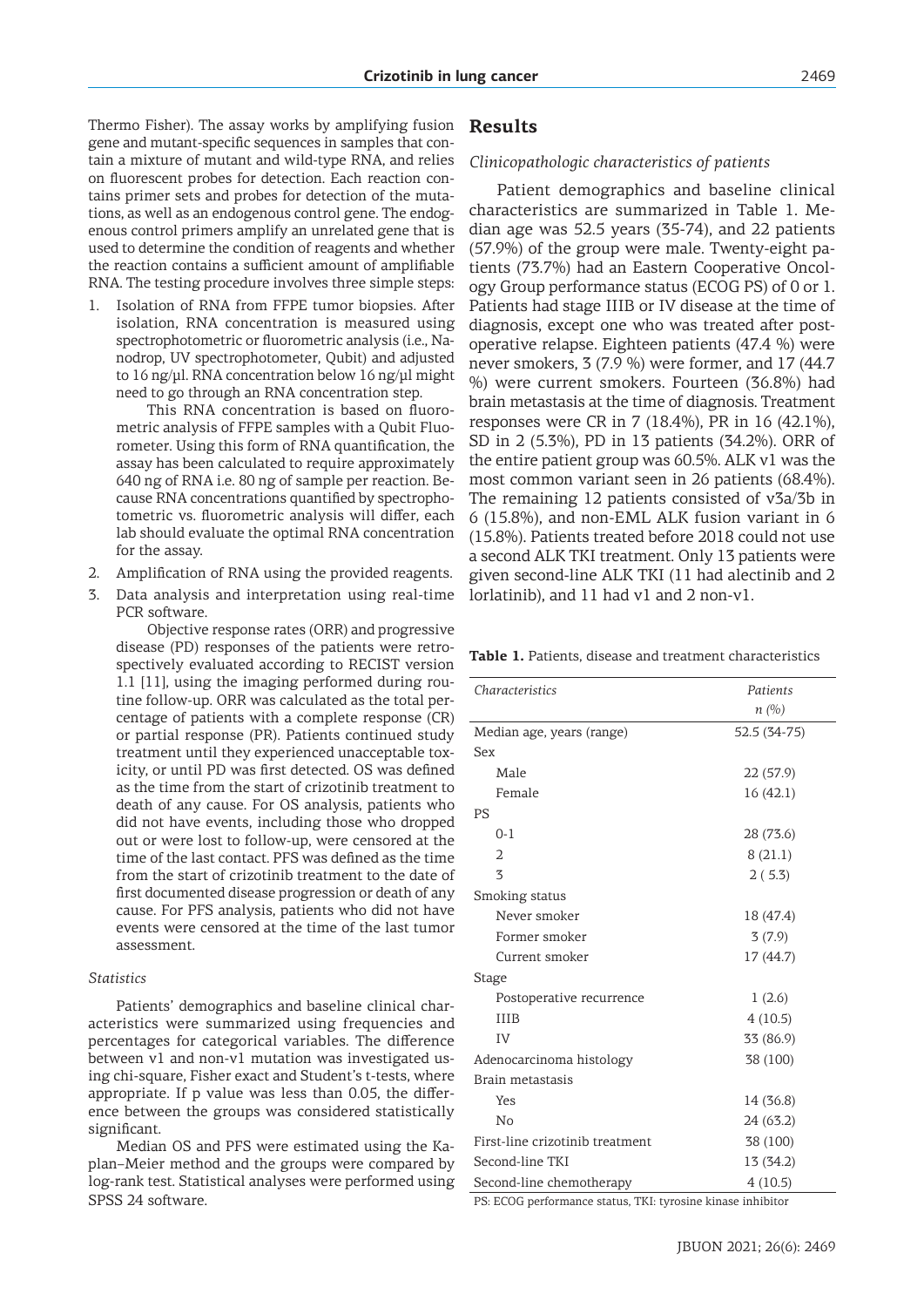

**Figure 2.** Kaplan-Meier curves for the progression-free survival in patients with ALK variant 1 (n=26) versus nonvariant  $1$  (n=12).



**Figure 3.** Kaplan-Meier curves for the overall survival in patients with ALK variant 1 (n=26) versus non-variant 1  $(n=12)$ .

|  |  |  |  |  |  | <b>Table 2.</b> Clinical characteristics according to ALK variants |  |  |  |
|--|--|--|--|--|--|--------------------------------------------------------------------|--|--|--|
|--|--|--|--|--|--|--------------------------------------------------------------------|--|--|--|

|                    |                  | Variant 1 |                | Non-variant 1 | $\mathcal{V}$ |
|--------------------|------------------|-----------|----------------|---------------|---------------|
|                    | $\boldsymbol{n}$ | $\%$      | $\,n$          | $\%$          |               |
| Sex                |                  |           |                |               | 0.970         |
| Female             | 11               | 42.3      | 5              | 41.7          |               |
| Male               | 15               | 57.7      | 7              | 58.3          |               |
| <b>Stage</b>       |                  |           |                |               | 0.321         |
| I (relapse)        | $\boldsymbol{0}$ | 0.0       | $\mathbf 1$    | 8.3           |               |
| <b>IIIB</b>        | $\mathfrak{Z}$   | 11.5      | $\mathbf{1}$   | 8.3           |               |
| ${\rm IV}$         | 23               | 88.5      | $10\,$         | 83.4          |               |
| Liver metastasis   |                  |           |                |               | 0.972         |
| $\rm No$           | 24               | 92.3      | 11             | 91.7          |               |
| Yes                | $\overline{2}$   | $7.7\,$   | $\,1$          | 8.3           |               |
| Lung metastasis    |                  |           |                |               | 0.367         |
| $\rm No$           | $\mathfrak{g}$   | 34.6      | 6              | 50.0          |               |
| Yes                | 17               | 65.4      | 6              | 50.0          |               |
| Brain metastasis   |                  |           |                |               | 0.062         |
| $\rm No$           | 19               | 73.1      | 5              | 41.7          |               |
| Yes                | $\overline{7}$   | 26.9      | $\sqrt{2}$     | 58.3          |               |
| Bone metastasis    |                  |           |                |               | 0.851         |
| $\rm No$           | 16               | 61.5      | 7              | 58.3          |               |
| Yes                | $10\,$           | 38.5      | 5              | 41.7          |               |
| Adrenal metastasis |                  |           |                |               | 0.402         |
| $\rm No$           | 24               | 92.3      | 10             | 83.4          |               |
| Yes                | $\overline{2}$   | $7.7\,$   | $\overline{2}$ | 16.6          |               |
| LAP metastasis     |                  |           |                |               | 0.252         |
| $\rm No$           | 16               | 61.5      | 5              | 41.7          |               |
| Yes                | $10\,$           | 38.5      | $\overline{7}$ | 58.3          |               |
| Clinical Response  |                  |           |                |               | 0.744         |
| CR                 | 5                | 19.2      | 2              | 16.6          |               |
| $\mbox{\sf PR}$    | 11               | 42.3      | 5              | 41.7          |               |
| <b>SD</b>          | $\overline{2}$   | 7.7       | 0              | 0.0           |               |
| ${\rm PD}$         | 8                | 30.8      | 5              | 41.7          |               |

LAP: lymphadenopathy, CR: complete response, PR: partial response, SD: stable disease, PD: progressive disease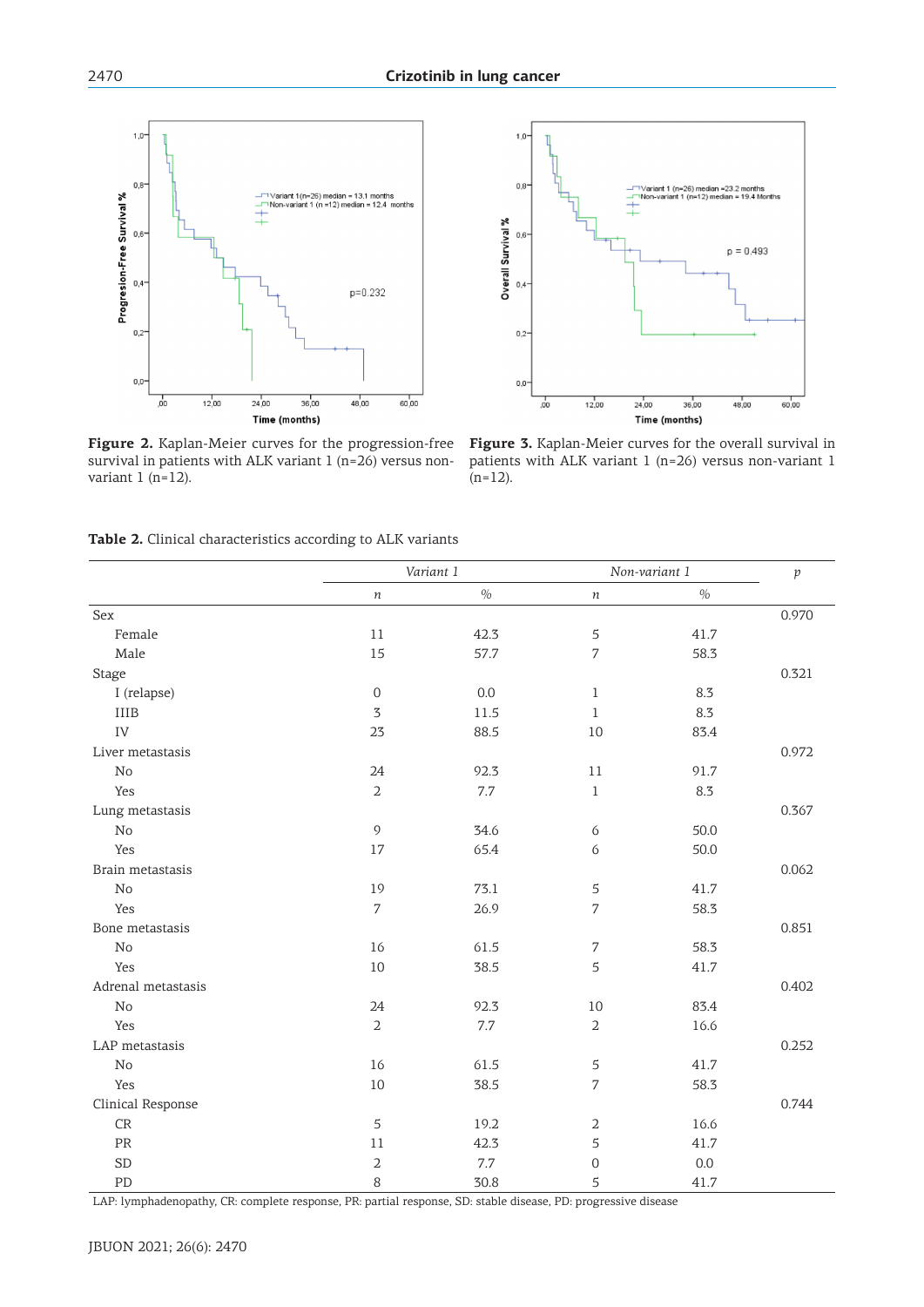*Treatment responses and survival among patients with different EML4-ALK variants* 

Two groups, v1 (26 patients) and non-v1 (12 patients), were compared for treatment responses and survival. Demographic and clinical features between v1 and non-v1 are presented in Table 2. ORR with crizotinib were 61.5% and 58.3% in v1 and non–v1 group, respectively (p=0.744). There was no significant difference between the two groups in terms of treatment response rates, median PFS and OS. Median PFS in v1 group was 13.1 months (95% CI, 0.63 to 25.58), and in non-v1 it was 12.4 months (95% CI, 0.00 to 30.96) (p=0.232) (Figure 2). Median OS was 23.2 (95% CI, 0.00 to 55.39) months in v1, and 19.4 (95% CI, 5.78 to 29.65) months in non-v1 (p=0.493) (Figure 3). Although there were only 13 patients who also used second-line ALK TKI, it was found that median OS for second-line was not reached in patients with v1, while it was only 8 months in non-v1 ( $p$ <0.001).

## **Discussion**

In this study, we evaluated the response and survival according to ALK fusion variants of patients using crizotinib in the first-line treatment. Our analysis showed that crizotinib was effective in the ALK-positive patients with any kind of ALK variants, and no difference was observed in ORR, PFS and OS between v1 patients and non-v1. Therefore, there might not be a correlation between crizotinib treatment efficacy compared to ALK fusion variants.

Although there are a lot of data in the literature regarding ALK fusion variants, we have very conflicting information about the effectiveness of crizotinib treatment compared to ALK fusion variants. One of the most important reasons for this may be that the studies consist of heterogeneous groups. These contradictory results may be caused by the common efficacy analysis of patients using tyrosine kinase inhibitor (TKI) treatment at different steps or receiving different TKI treatments according to variants. EML4-ALK fusion variant rates, ORR and survival outcomes of our current study and previously published studies are summarized in Table 3.

Variant 1 is the most frequently reported ALK fusion variant with rates between 36% and 54.5% in studies [8,10,12-15,18,20]. In some studies, v3a/b has been reported as a common ALK fusion variant ranging from 33% to 42.7% [9,16,17,19]. The most common ALK fusion variant group in our study was determined as variant 1 patient (68.4%) group, which is consistent with the literature, but the highest rate reported so far is ours. Although

the RT-PCR methods used in the present study were designed to detect 9 types of EML4-ALK rearrangements, only v1, v3a/b and non EML4-ALK were identified in our patients.

In our study, the objective response rate of patients receiving crizotinib treatment was 60.5%, while it was 61.5% in patients with v1, and 58.3% in non-v1. There was no significant difference between the two groups in terms of ORR. Similarly, Yoshida et al in their study, while the ORR was 74% in the v1 patient group, it was 63% in the non-v1, and the difference was not significant [8]. In another study, the ORR observed in the variant 1 and variant 3a/b groups of patients who received first-line crizotinib were 70.4% and 68%, respectively, and the difference was not significant [20]. Both studies supporting our study results showed that there was no difference in response rates of patients receiving crizotinib treatment compared to ALK fusion variants. In addition, none of the previous studies reported a difference in treatment response rates compared to ALK fusion variants in crizotinib treatment (Table 3).

Although all studies gave similar results in terms of treatment response rates, very different results were reported in survival data. In one of the first studies, Yoshida et al reported that the v1 group had a better PFS than the non-v1 group; however, their study included patients using crizotinib in 3 different steps [8]. Lei et al observed that there was no difference in patients receiving crizotinib treatment in PFS when they categorized patients as variant 1, variant 3a/b, and others in their study. In the study, it was reported that there was a significant difference between 10.5 vs 8.3 months (p=0.020) in the median PFS comparison of patients who received first-line therapy and patients who received secondline therapy [12]. Woo et al and Christopoulos et al compared patients on crizotinib with ALK v3a/b and non-v3, and both reported statistically significant difference for prolonged PFS in non-v3 group  $[9,17]$ . On the contrary, other 4 studies compared v1 versus others, and reported that crizotinib treatment did not differ in PFS compared to ALK fusion variants [14-16,18]. Update analysis of the phase 3 ALEX study, first-line treatment of ALK rearranged NSCLC with ALK-TKIs an showed alectinib to have better PFS than crizotinib in all ALK fusion variants (v1, v2, V3a / b) [20]. However, when crizotinib patients were analyzed, PFS and ORR were similar among ALK fusion variants. This was similar to our studys' patient population and findings.

ALK fusion variants' impact on OS was reported only in 3 studies prior to our study [17-19]. However, heterogeneous groups of patients were included, and in those studies different ALK TKIs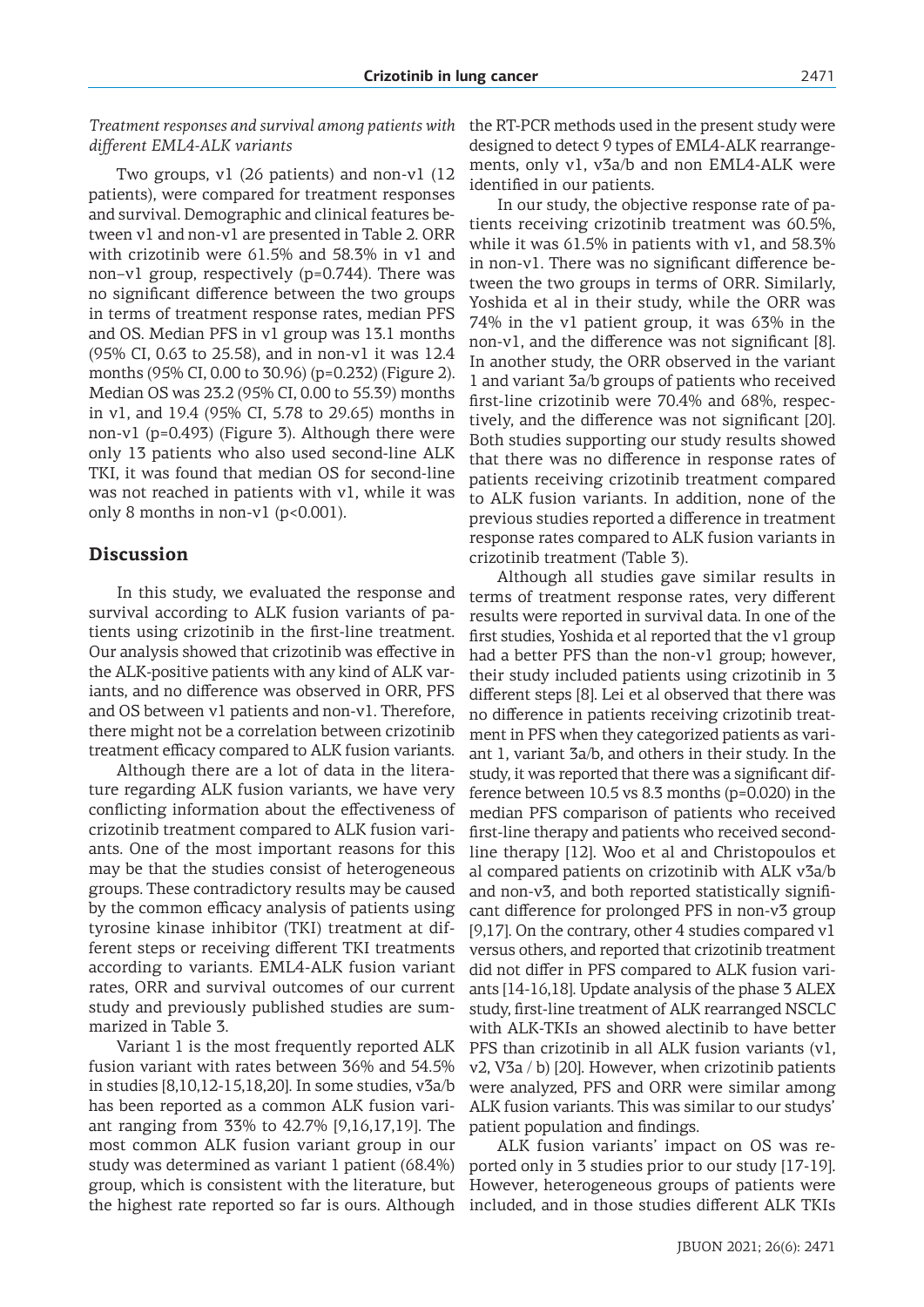| References                | Detection of ALK<br>fusion     | ALK TKI                              | of ALK TKI<br>Timing             | Patient<br>number      | Prominent ALK<br>fusion variant | Comparison<br>groups        | Objective response<br>rate     | Median PFS<br>months                     | Median OS<br>months                      |
|---------------------------|--------------------------------|--------------------------------------|----------------------------------|------------------------|---------------------------------|-----------------------------|--------------------------------|------------------------------------------|------------------------------------------|
| Yoshida et al. (8)        | RT-PCR                         | Crizotinib                           | Mixed                            | 35                     | V154%                           | V1 vs non-V1                | 74% vs 63% NS                  | 11 vs 4.2 SS                             | NR                                       |
| Woo et al. (9)            | RT-PCR                         | Crizotinib                           | Mixed                            | 51 (44*)               | V <sub>3</sub> 44%              | V3 vs non-V3*               | 75% vs 83.3%* NS               | 2 year 26.4%<br>vs 76%* SS               | NR                                       |
|                           |                                | Ceritinib<br>Alectinib               |                                  |                        |                                 |                             |                                |                                          |                                          |
| Lin et al. (10)           | RT-PCR                         | Crizotinib                           | First-line ALK TKI <sup>a</sup>  | 99 <sup>a</sup>        | V1 43%                          | V1 vs V3                    | NR                             | 8.9 vs 6.9 NS                            | XR                                       |
| Lei et al. (12)           | RACE-coupled PCR<br><b>NGS</b> | Crizotinib                           | First-line <sup>b</sup><br>Mixed | 55°<br>$\overline{61}$ | V1 36%                          | $V1$ vs $V3$ vs             | 72.7% vs 55.6 vs               | 11 vs 10.9 vs                            | NR                                       |
| Cha et al. (14)           | RT-PCR                         | Crizotinib                           | Mixed                            | 52 (32*)               | V1 38.5%                        | V1 vs V2 vs V3<br>Others    | 30% vs 100% vs<br>81% NS       | Not disclosed<br>7.4 NS                  | NR                                       |
|                           |                                |                                      |                                  |                        |                                 | vs non-EML4 *               | 50% vs 66.7%* NS               | numbers <sup>x*</sup> NS                 |                                          |
|                           |                                | Alectinib<br>Ceritinib               |                                  |                        |                                 |                             |                                |                                          |                                          |
| $Lin$ et al. $(15)$       | RT-PCR                         | Crizotinib                           | Mixed                            | 54                     | V1 43%                          | V1 vs V2 vs V3<br>vs Others | 60% vs 57% NS<br>43% vs 66% vs | 7.3 vs 5.5 NS<br>6.1 vs 11 vs            | NR                                       |
| Li et al. (16)            | <b>NGS</b>                     | Crizotinib                           | Mixed                            | SO                     | V3 33%                          | V1 vs non-V1                | 46.1% vs 63% NS                | 12.3 vs 15.8<br>SN                       |                                          |
|                           |                                |                                      |                                  |                        |                                 | $V2$ vs non- $v2$           | 66.6% vs 56.8% NS              | 34.5 vs 12.3<br>SS                       | NR                                       |
| Christopoulos et al. (17) | RT-PCR<br><b>NGS</b>           | Crizotinib<br>Alectinib<br>Ceritinib | Mixed                            | $67(21*)$              | V351%                           | V3 vs non-V3                | NR                             | 7.3 vs 39.3 SS                           | 39.8 vs 59.6 SS                          |
| Mitiuskina et al. (18)    | RT-PCR                         | Crizotinib<br>Alectinib              | Mixed                            | 64 (23*)               | V1 52%                          | V1 vs non-V1                | 75.6% vs 80.7% NS              | Not disclosed<br>numbers <sup>x</sup> NS | Not disclosed<br>numbers <sup>x</sup> NS |
| Su et al. (19)            | <b>NGS</b>                     | Crizotinib<br>Ceritinib              | Mixed                            | 110                    | V342.7%                         | nonEML4<br>EML4 vs          | XR                             | 9.4 vs 14.5 NS                           | 35.1 vs 35.5 NS                          |
| Camidge et al. (20)       | <b>NGS</b>                     | Crizotinib                           | Firstline                        | 203 (96*)              | V1 42.7 %                       | V1 vs V2 Vs V3*             | NR                             | 12.9 vs 8.8 vs<br>14.6* NS               | XR                                       |
|                           | Plasma-Tissue                  | Alectinib                            |                                  | Tissue                 |                                 |                             |                                |                                          |                                          |
| Current study             | RT-PCR                         | Crizotinib                           | rstline<br>Ë                     | 38                     | V1 68.4%                        | V1 vs non-V1                | 61.5% vs 58.3% NS              | 13.1 vs 12.4<br><b>NS</b>                | 23.2 vs 19.4 NS                          |

## 2472 **Crizotinib in lung cancer**

NR: not reported, SS: statistically significant, NS: not significant, a: Patients who received crizori.line received crizorinib as first-line treatment \* patients who only used<br>crizotinib; x only Kaplan-Meirer curves were NR: not reported, SS: statistically significant, NS: not significant, a: Patients who received crizotinib as first-line ALK TKI, b: Patients who received crizotinib as first-line treatment \* patients who only used crizotinib; x only Kaplan-Meirer curves were available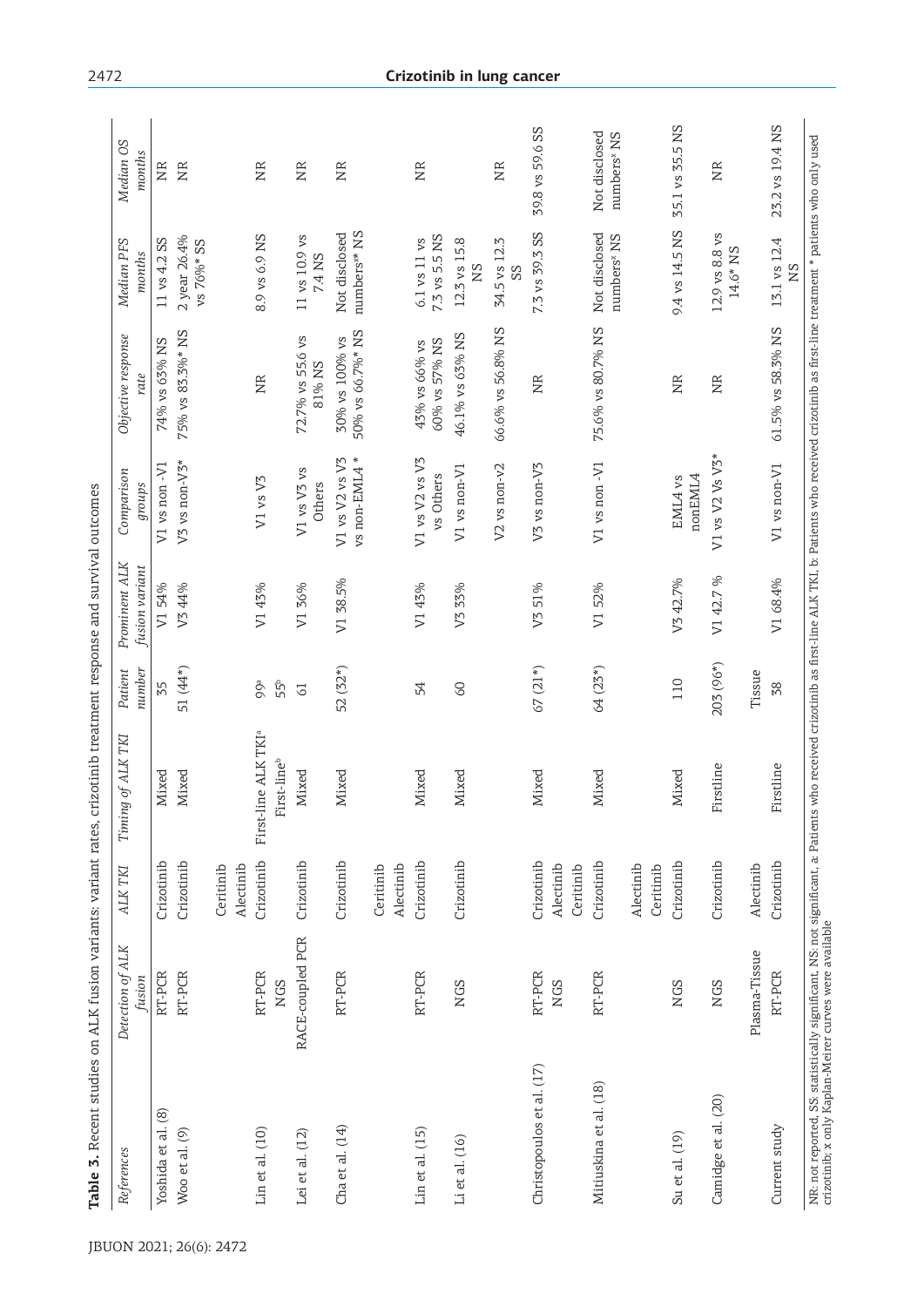were used in different lines of treatment. Christopoulos et al reported that the survival of patients in non-v3a/b group was significantly better than v3a/b [17]. Mitiuskina et al [18] and Su et al [19] reported that there was no OS difference with ALK TKI according to ALK fusion variants (as v1 versus non-v1, and EML4 versus non-EML4, respectively). We also found similar OS between ALK variants, although patients with v1 had numerically survived longer (23.2 months in v1 and 19.4 months in nonv1) on first-line crizotinib. To our knowledge, ALK variants' impact on OS data is the first study in first-line crizotinib-treated patients. This insignificant difference in OS analysis in our study may be related to the small number of our patients.

Although conducted in a selected patient group, our study has many limitations. It has a retrospective design and therefore only a limited number of patients could be included. It would also be better if ALK TKI resistance mutations could be looked at on progression as well as in primary ALK fusion variants. Although there were only 13 patients who got second-line ALK TKI on progression, patients with v1 seemed to live longer than non-v1 group. It was thought that the OS difference between patients with v1 and non-v1 in second-line TKI therapy may be due to the fact that resistance mutations that may develop after first-line crizotinib may differ according to ALK fusion variants. Lin et al reported that no ALK G1202r mutation was detected in v1 group, while it was seen in 32% of the v3a/b patients who had previously received ALK TKI treatment. They also reported that all ALK resistance mutations developed under ALK TKI treatment were 30% in v1 group and 57% in v3a/b group [10]. Differences in resistance mutations that may develop during treatment may also explain the OS difference of the v1 group.

# **Conclusions**

Although we cannot select the group that will respond better with ALK fusion variants from the beginning of treatment, patients with ALK v1 might have better survival with multiple line ALK TKI treatments. We think that both ALK fusion variants at diagnosis and ALK resistance mutations at progression must be studied in depth to lead for treatment selection in the future.

# **Study approval**

This study was approved by the instituonal review board of the Akdeniz University Hospital (EC:70904504/145-224;28.03.2018). Written informed consent was received from participants to inclusion in the study.

# **Author contributions**

*Conception and design:* Ali Murat Tatli, Perran Fulden Yumuk.

*Collection and assembly of data:* All authors. *Data analysis and interpretation:* Ali Murat Tatli, Perran Fulden Yumuk, Buge Oz, Saadettin Kilickap. *Manuscript writing:* Ali Murat Tatli, Perran Fulden Yumuk, Buge Oz, Saadettin Kilickap. *Final approval of manuscript:* All authors.

## **Acknowledgement**

The study was supported by Turkish Oncology Group.

## **Conflict of interests**

The authors declare no conflict of interests.

# **References**

- 1. Dagogo-Jack I, Shaw AT, Riely GJ. Optimizing Treatment for Patients with ALK Positive Lung Cancer. Clin Pharmacol Ther 2017. [Epub ahead of print].
- 2. Shaw AT, Kim DW, Nakagawa K et al. Crizotinib versus chemotherapy in advanced ALK-positive lung cancer. N Engl J Med 2013;368:2385-94.
- 3. Solomon BJ, Mok T, Kim DW et al. First-line crizotinib versus chemotherapy in ALK-positive lung cancer. N Engl J Med 2014;371:2167-77.
- 4. Kim DW, Mehra R, Tan DS et al. Activity and safety of ceritinib in patients with ALK-rearranged non-smallcell lung cancer (ASCEND-1): updated results from the

multicentre, open-label, phase 1 trial. Lancet Oncol 2016;17:452-63.

- 5. Shaw AT, Gandhi L, Gadgeel S et al. Alectinib in ALKpositive, crizotinib-resistant, non-small-cell lung cancer: a single-group, multicentre, phase 2 trial. Lancet Oncol 2016;17:234-42.
- 6. Ou SH, Ahn JS, De Petris L et al. Alectinib in Crizotinib-Refractory ALK-Rearranged Non-Small- Cell Lung Cancer: A Phase II Global Study. J Clin Oncol 2016;34:661-8.
- 7. Soria JC, Tan DS, Chiari R et al. First-line ceritinib versus platinum-based chemotherapy in advanced ALK-